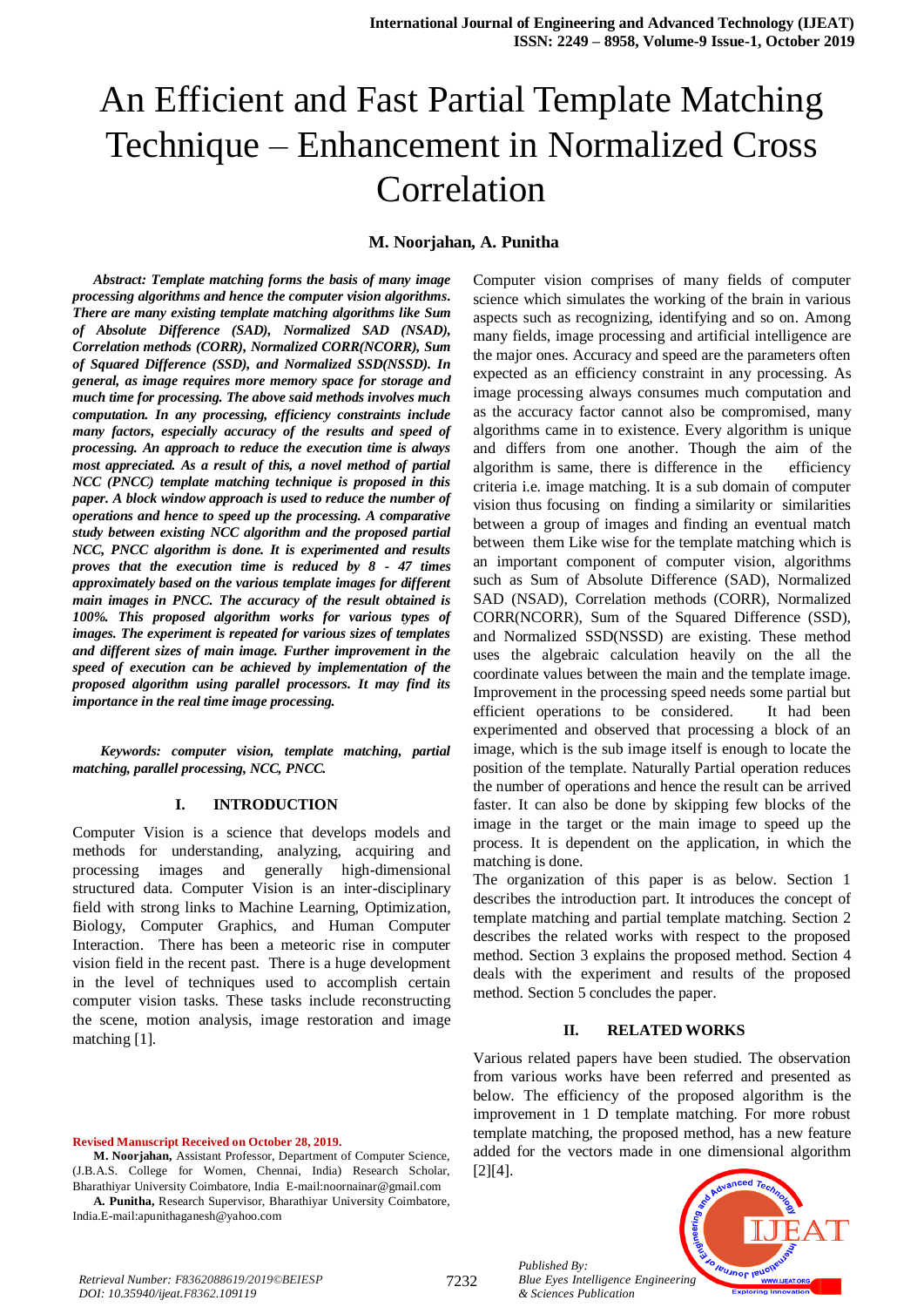BBS outperforms competing methods. The performance ranges 4:6% compared to BDS to over 30% compared to SSD [3]. In the fields such as ethnology, biology, various similarity measures in binary domain have been proposed. It is found that, these measures in the binary domain require less significant resources, when compared to gray domain measures in order to find the similarity among gray-level images, there is no necessity for multiplications, square, floating point and summing operations. [4]. In this paper, a method of template matching is proposed, namely Pyramid Sum of Absolute Difference (PSAD). The investigations show that there is a considerable improvement in execution time and accuracy of the process which results boost up in the overall performance. This is true for both noise and clean data [5]. This paper presents a review on binary similarity measures and proposes optimal template matching method whose execution time is less. This paper presents an application, which protects the Manga copy right, is a system in which bitwise operators and parallel processing are exploited, thus supporting fast and accurate optimal binary template matching. The performance of this system is better when compared to the FFT based template matching. The efficiency is measured in terms of high processing speed and maximum accuracy in detection. It is reported that this experiment results in an acceleration factors from 1.8 to 4 in comparison to FFT [6]. One of the popular methods among real-time object matching applications is Chamfer matching. In order to speed up the computation, various supplementary approaches have been recommended. One such recommendation is to simplify the description of the objects, so as to match them by representing using minimum number of points. As searching for these transformation parameters is very time-consuming, few algorithmic measures for speed up have been proposed. Borgefors [7] had suggested a hierarchical edge matching, which is based on a "coarse to fine" spatial resolution approach. In this paper NCC-based pattern search from an image, a very efficient algorithm for is proposed. Efficiency in computation achieved by, summing up the cross correlation obtained at various levels and then applying the winner update scheme. This helps to find the location with maximal NCC. The block partition order is adaptively determined by the sum of gradient magnitudes for each partitioned region in the template. For the NCC pattern search, the winner update scheme is applied in conjunction with the upper bound for the cross correlation derived from Cauchy–Schwarz inequality [8]. Here a new fast template matching method with partial skipping using sub-template is proposed. The method is as follows. we use sub-template to search point by point in the current searched window. The SAD calculated is compared with threshold. If some calculated SAD exceeds the threshold, then a new threshold equal to this SAD value is set and this point is one potential optimization location. After all the points in the current window are compared, we will get a minimum value and an optimization location, then skip the other points whose SAD is not the minimum value [9]. This study proposes parallel algorithms for TM problems using conventional search (NCC) and SI (PSO) techniques, and the experimental results show that the proposed PNCC and PPSO reduce the computational time considerably [10].

## **III. THE PROPOSED METHOD**

 The template matching is the process of exhaustive search to find the relation between the main image and its corresponding template. Whenever template matching is considered, the method of similarity measure Normalized Cross Correlation (NCC) is often adopted similarity measure. It is found to be robust with respect to variation in the photometric parameter.

$$
R(x,y) = \frac{\sum_{x',y'} (T(x',y') \cdot I(x+x',y+y'))}{\sqrt{\sum_{x',y'} T(x',y')^2 \cdot \sum_{x',y'} I(x+x',y+y')^2}}
$$

Hence the proposed partial template matching algorithm is considered as the variation of NCC which is PNCC. The method is as below. Given the original image I and the (sub image) template T, it is necessary to find or locate whether the template image T lies in the Original image I. If it is found, then the position at which the match occurred is recorded. It is also possible that, the same template image may be appearing at multiple instances in the main image. In that case the positions of the multiple occurrences are also recorded. In general, the images are represented in the form of a two-dimensional matrix as  $I(i, j)$ . Its partial image or sub image may be defined as follows

- **a)** A row major one-dimensional array R (1, j)
- **b**) A column major one-dimensional array C (i, 1)
- **c)** A Two-dimensional array of any size S (i, j)  $[1 \le i \le m, 1 \le i \le n]$

Where 'i 'is the row, 'j' is the column, m is the total number of rows and n is the total number of columns in the template image. Here the partial image of pattern **(a)** is considered. A sliding window technique is applied here, in order to find the similarity between the portion of a main image and the similar portion of the template image.

#### **A. Workflow of the Proposed Method:**

A sliding window approach is followed. Initially the template image and the original image dimensions are registered. A row vector from the template, TI is taken. It is slide over the entire image starting from the initial pixel I (1,1). The process is repeated starting from this position to I (n, n), till the entire image is covered. While the process is executing, if a match occurs, the position (i, j) is recorded. The steps of this method are as follows:

#### **PNCC Algorithm**

*Published By:*

*& Sciences Publication* 

**Step 1:** Input the Image I (m, n) and the Template T  $(x, y)$ . // I and T are image matrices

**Step 2**: Extract a portion of the image say PT (0, y) from the template T// PT is a row vector taken from T.

**Step 3:** From the Initial position of I, say I  $(0,0)$  to I  $(0, n)/\ell$ throughout the first-row vector

**Step 4**: Slide the Partial Template PT on the Image I.

**Step 5.** Check for a match between the pixels of PT and I

**Step 6:** Repeat the process until the end of the row is reached.



7233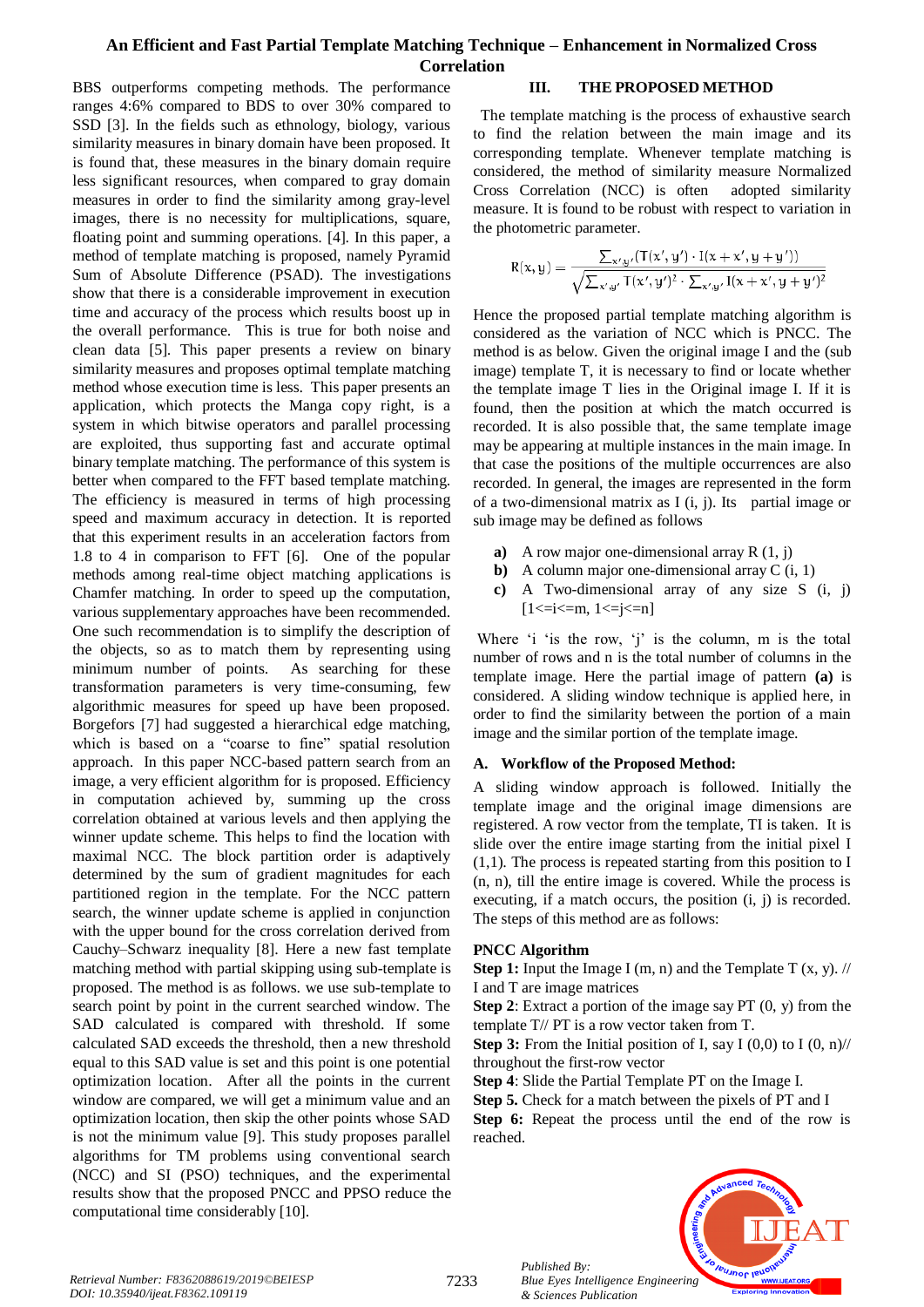**Step 7:** Record the position M (i, j,) where a match occurs. **Step 8:** Repeat the process for the entire row of the image for multiple instances of the template match.

Step 9: Bound the position of MATCH with a rectangle to highlight the positions matched.

Step 10: If until the end of the image is reached, there is no match then display "The given template is not found in the image".

#### **IV. EXPERIMENT AND FINDINGS**

The experiment is done in PC, Processor speed 2.67 GHz, x64 based processor and RAM of 4.00 GB. It is repeated for various images and their templates. The Experiment was done by the proposed PNCC method and is found to be successful. It is proved to show better results than the full template matching namely NCC. The comparison of the results between the complete template matching and the partial template matching is given in **Table 1** and the result is show in **graph 1**. The accuracy is maximum in both the cases and the execution time is faster in partial method than the full template matching. The observations from **table 1** is as follows.

**Case 1**. Same size of the original image and various template sizes.

a. For image 2 the template size is bigger and the matching time is more.

The ratio between the full and the partial NCC is approximately 35, which implies PNCC is 35 times faster than NCC.

For image 4 and 5 the template size is smaller and the matching time is less.

The ratio between the full and the partial NCC is approximately between 8 to 10, which implies PNCC is 8 to 10 times faster than NCC.

**Case 2.** The image size is the biggest and the matching time is more.

The ratio between the full and partial NCC is approximately 46. This which implies PNCC is 46 times faster than NCC, which is the highest value in the table.

A check for a partial match is done initially. If a partial match occurs at this position, then there is possibility of entire template match. By this partial approach, the number of comparisons between the images is reduced. This naturally speed up the processing. In this method the partial approach is experimented for the existing Normalized Cross Correlation method.

## **V. CONCLUSION**

Speed and accuracy of image processing plays a vital role in the computer vision algorithms. Hence a new method is proposed which uses the partial template matching approach. The proposed method is experimented. As expected, the experiment result proves to reduce the processing time or to increase the speed of operation. It also works with maximum accuracy. As speed is always a factor in image processing, the proposed method has been proved that it is multiple times faster than the existing method based on the image sizes and formats. From the experiment table it can be found that, the processing time is between to 5 to 12 seconds in the proposed method whereas in the existing method it is between 60 to 500 seconds. This is a huge figure in terms of comparison of processing speed. Furthermore, speed up can be achieved by implementing the same proposed algorithm in multiple processing parallel environment.

## **REFERENCE**

- Kagami, Shingo. "High-speed vision systems and projectors for realtime perception of the world." 2010 IEEE Computer Society Conference on Computer Vision and Pattern Recognition-Workshops. IEEE, 2010.
- 2. Y. M. Fouda1,2, "A Robust Template Matching Algorithm Based on Reducing Dimensions", Journal of Signal and Information Processing, 2015, 6, 109-122, Published Online May 2015 in SciRes.
- 3. Shaul Oron, Tali Dekel, Tianfan Xue," Best-Buddies Similarity Robust Template Matching using Mutual Nearest Neighbors", arXiv:1609.01571v1 [cs.CV] 6 Sep 2016.
- 4. N. Roma, J. Victor, and J. Tome, "A comparative analysis of cross correlation matching algorithms using a pyramidal resolution approach," in Workshop on Empirical Evaluation Methods in Computer Vision (ECCV), ser. Machine Perception and Artificial Intelligence, vol. 50. World Scientific, 2002, pp. 117–142.
- 5. Fawaz Alsaaade," Fast and Accurate Template Matching Algorithm Based on Image Pyramid and Sum of Absolute Difference Similarity Measure, Research Journal of Information Technology 4(4):204- 211,2012.
- 6. Mathieu Delalandre, Motoi Iwata2 and Koichi Kise," Fast and Optimal Binary Template Matching Application to Manga Copyright Protection", 2014 11th IAPR International Workshop on Document Analysis Systems.
- 7. G. Borgefors, "Hierarchical chamfer matching: A parametric edge matching algorithm," IEEE Trans. Pattern Anal. Mach. Intell., vol. 10, no. 6, pp. 849–865, Jun. 1988.
- 8. Shou-Der Wei and Shang-Hong Lai, Member, IEEE," Fast Template Matching Based on Normalized Cross Correlation with Adaptive Multilevel Winner Update", IEEE TRANSACTIONS ON IMAGE PROCESSING, VOL. 17, NO. 11, NOVEMBER 2008.
- 9. Qiao Zhang, Huijie Gao1, Zhen Kang," Fast Template Matching with Partial Skipping Using Sub-template", 978-1-4673-0174-9/12/\$31.00 ©2012 IEEE, pp:889-892.
- 10. M. Sridevi\*, C. Mala1 and Siddhant Sanyam," Optimized template matching techniques in parallel environment with exhaustive search and swarm intelligence", International Journal of Parallel, Emergent and Distributed Systems, 2015, Vol. 30, No. 2, 118–134.



*Published By:*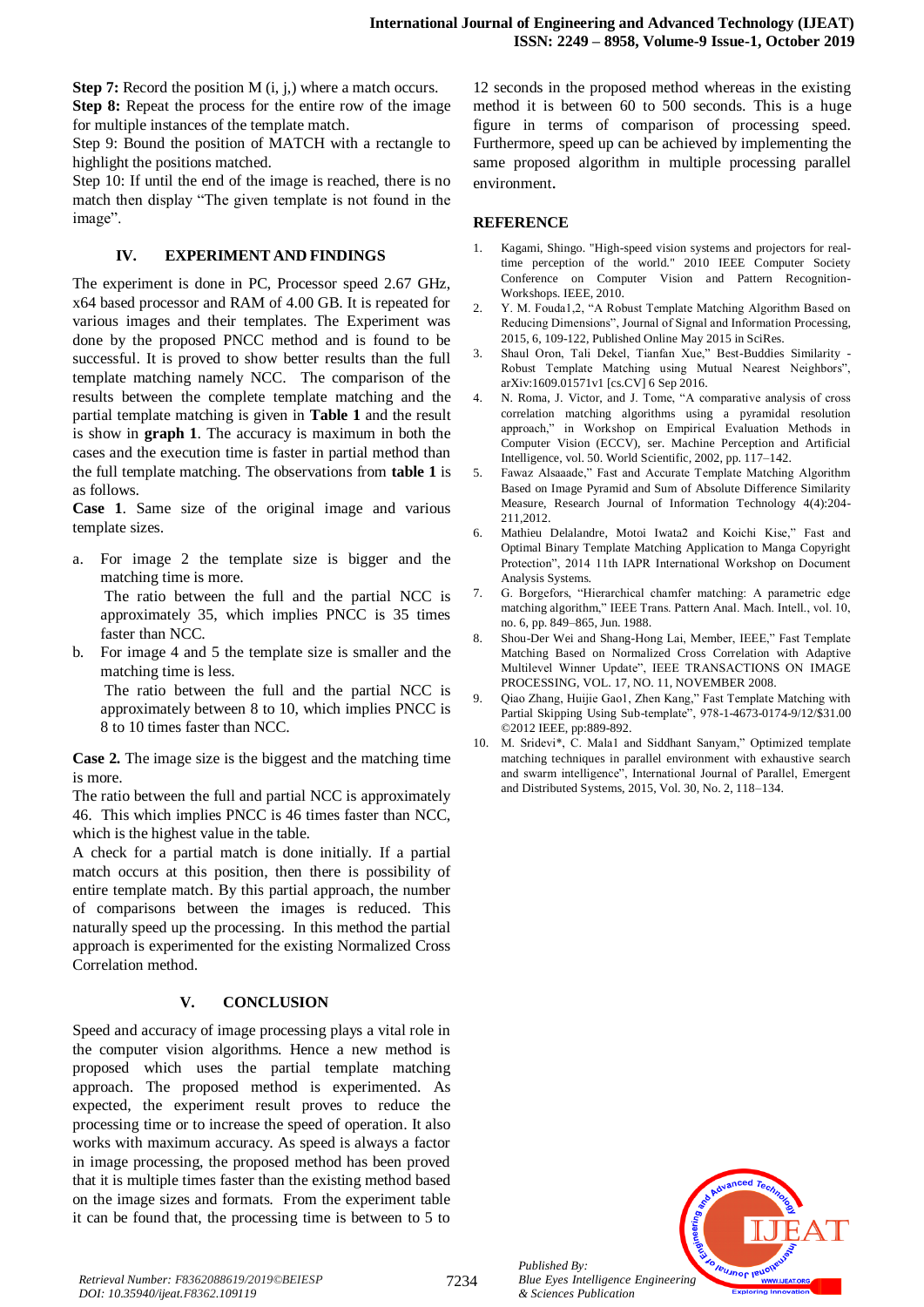# **APPENDICES**

| S. No            | Main image | Template image                                                    | Output |
|------------------|------------|-------------------------------------------------------------------|--------|
| $\,1\,$          |            | Q<br>bmp                                                          |        |
| $\sqrt{2}$       |            | $\begin{array}{c}\n\bullet \\ \bullet \\ \text{bmp}\n\end{array}$ |        |
| $\overline{3}$   |            | $\frac{1}{2}$<br>tif                                              |        |
| $\overline{4}$   |            | jpg                                                               |        |
| $\sqrt{5}$       |            | $\mathbf{H}$<br>Png                                               |        |
| $\sqrt{6}$       |            | $rac{1}{\sqrt{1-\frac{1}{2}}}$                                    |        |
| $\boldsymbol{7}$ | ¢          | グ<br>$_{\text{bmp}}$                                              |        |

**Fig 1: List all the pictures and respective templates used and the output of the experiment.**



*Published By:*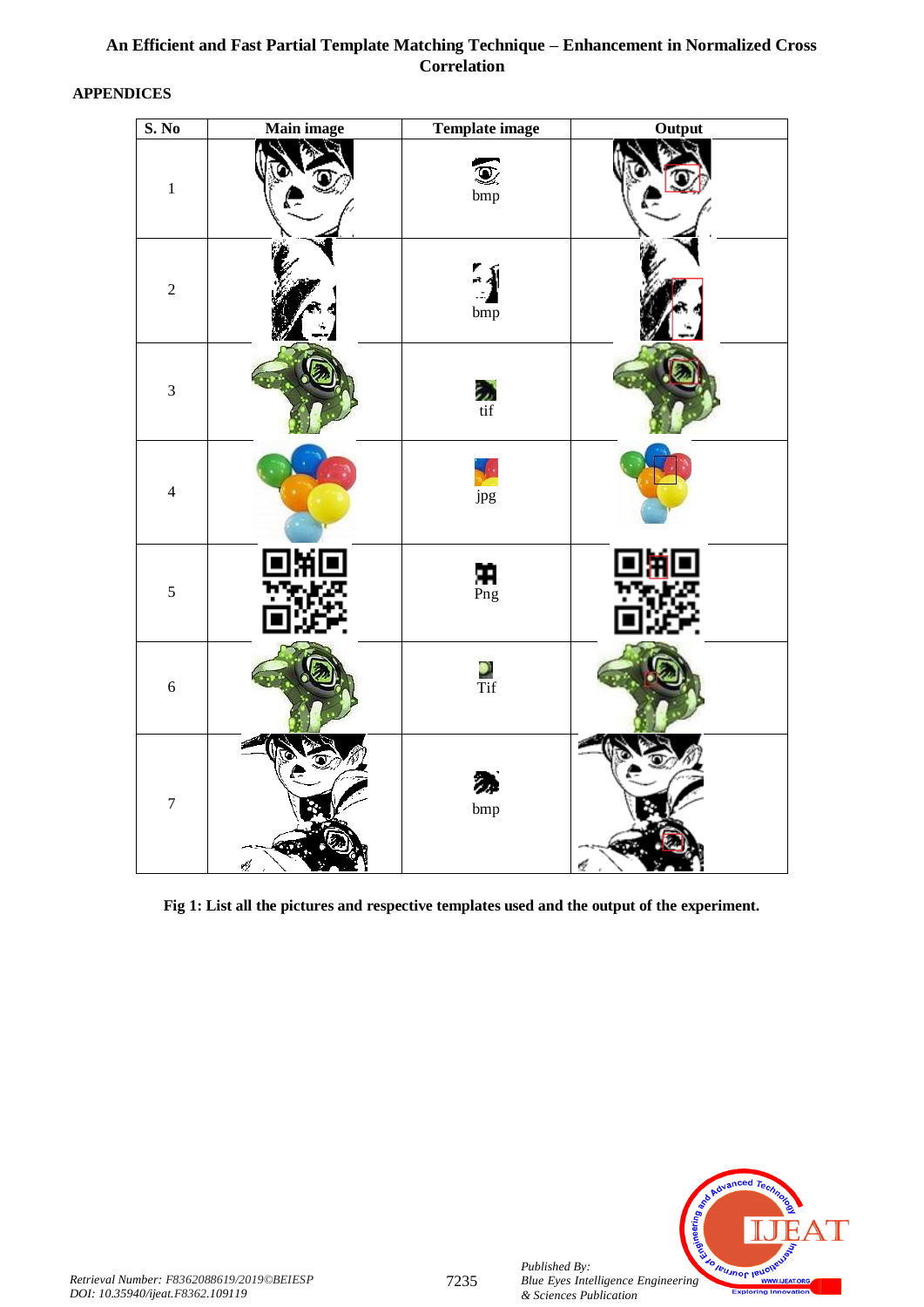

**Fig 2: Pictorial representation of Work flow of the proposed algorithm.**

| S.<br>No       | Image                    | Image<br><b>Size</b> | <b>Template</b><br><b>Size</b> | <b>NCC</b> | <b>Partial</b><br><b>NCC</b> | ratio |
|----------------|--------------------------|----------------------|--------------------------------|------------|------------------------------|-------|
| 1              | Benten (BMP)             | 103x86               | 32x31                          | 150.00     | 11.09                        | 13.53 |
| 2              | Lena_grey (BMP)          | 100x100              | 46x25                          | 206.03     | 5.80                         | 35.53 |
| 3              | Watch(center)(Tif)       | 136x111              | 17x17                          | 126.28     | 10.09                        | 12.52 |
| 4              | <b>Baloon</b> Jpeg       | 100x100              | 17x19                          | 85.21      | 8.44                         | 10.09 |
| 5              | QR Png                   | 100x100              | 17x18                          | 82.76      | 9.82                         | 8.43  |
| 6              | Watch Tif (button)       | 136x111              | 12x10                          | 60.13      | 6.51                         | 9.23  |
| $\overline{7}$ | Benten (watch<br>center) | 199x172              | 23x21                          | 505.41     | 10.78                        | 46.88 |

**Table 1: Experimental result for various types and sizes of images.**